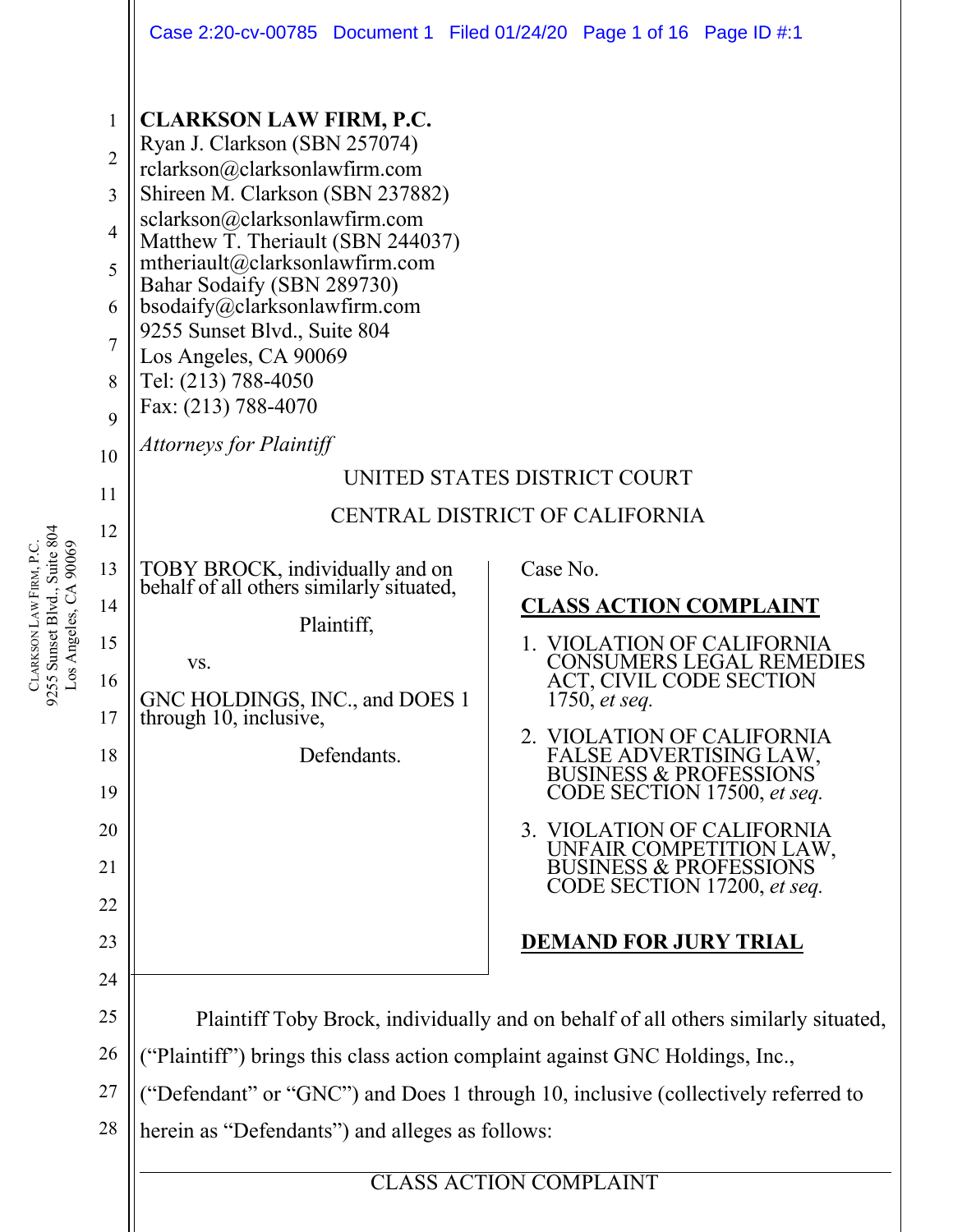## **SUMMARY OF THE ACTION**

1. GNC's Vitamin E Skin Oil (the "Product") is not Vitamin E oil: It is mostly a vegetable oil used for cooking called Safflower oil masquerading as Vitamin E oil. Safflower oil does not deliver the cosmetic benefits of Vitamin E oil. GNC's false and deceptive Vitamin E skin oil label misleads and shortchanges consumers and creates a competitive advantage over other competitors, large and small, who play by the rules. Reasonable consumers do not expect mostly safflower oil in a Product labeled and advertised as Vitamin E skin oil. A true and correct representation of the Product's front label is set forth below.



1 2. Some of GNC's competitors manufacture and sell vitamin E oil products similar to the Product, but accurately label them as a "blend." For example, Trader Joe's sells a Vitamin E oil product comprised mostly of soybean oil and labels it as "Vitamin E Oil Blend." Defendant could easily modify its label to truthfully label it

**ELASS ACTION** CLASS ACTION COMPLAINT

1

2

3

4

5

6

7

8

9

10

11

17

18

19

20

21

22

23

24

25

26

27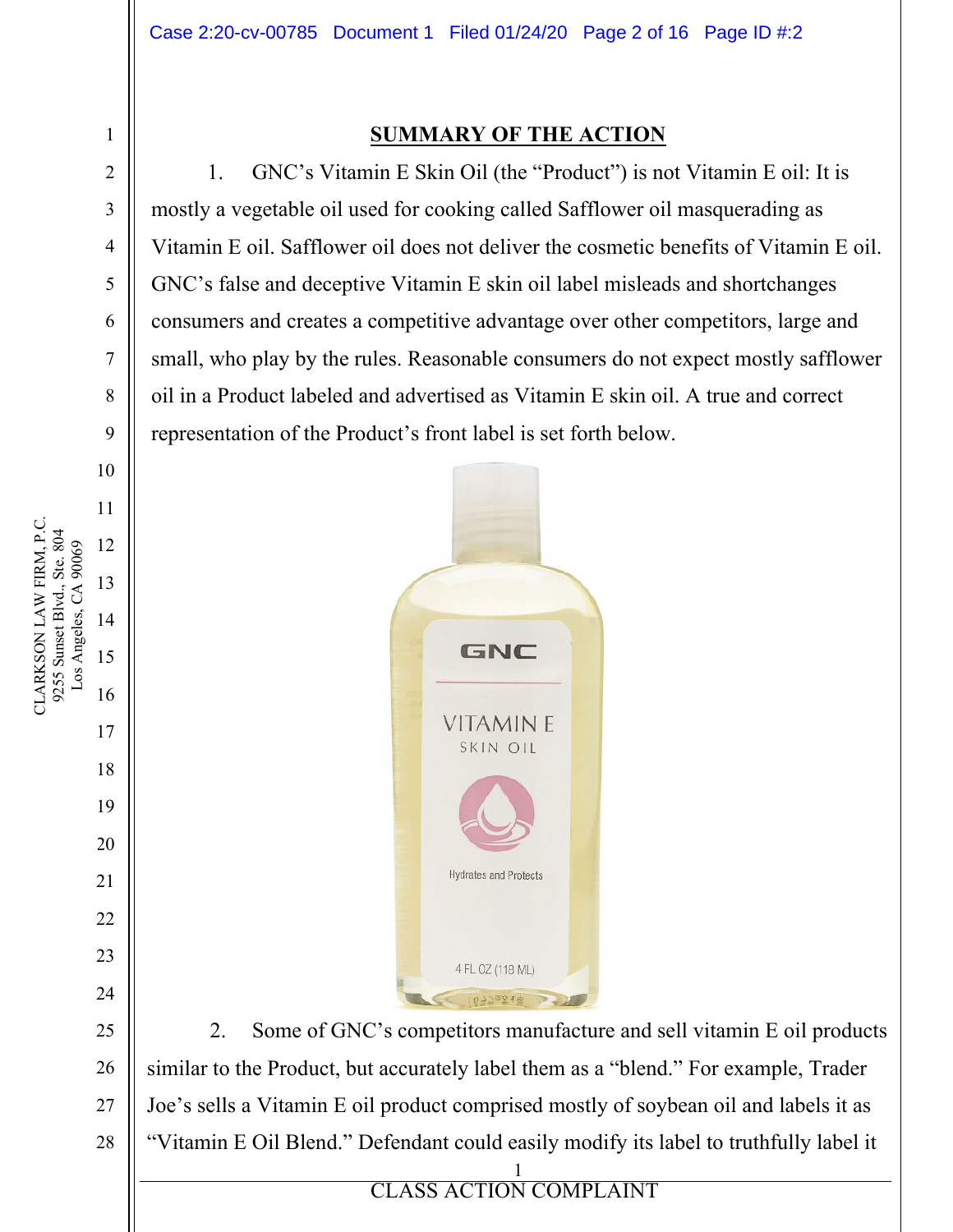as a blend and dispel consumer confusion but refuses to do so. A true and correct representation of the Trader Joe's product is set forth below.



## **PARTIES**

2 3. Plaintiff is, and at all times relevant hereto was, a citizen of California residing in the county of Los Angeles. Plaintiff purchased the Product at a GNC in Los Angeles, California in Summer 2019 for approximately \$12. In making her purchase, Plaintiff relied upon Defendant's labeling and advertising claims, including "Vitamin E Skin Oil" prominently labeled in large capital lettering front and center on the front of the bottle. This claim was prepared and approved by Defendants and their agents and disseminated statewide and nationwide, as well as designed to encourage consumers to purchase the Product. If Plaintiff had known that the Product was in fact primarily comprised of safflower oil rather than Vitamin E oil, she would not have purchased the Product. Plaintiff would purchase the Product again in the future if she could be sure that the Product was primarily or

1

2

3

4

5

6

7

8

9

10

11

17

18

19

20

21

22

23

24

25

26

27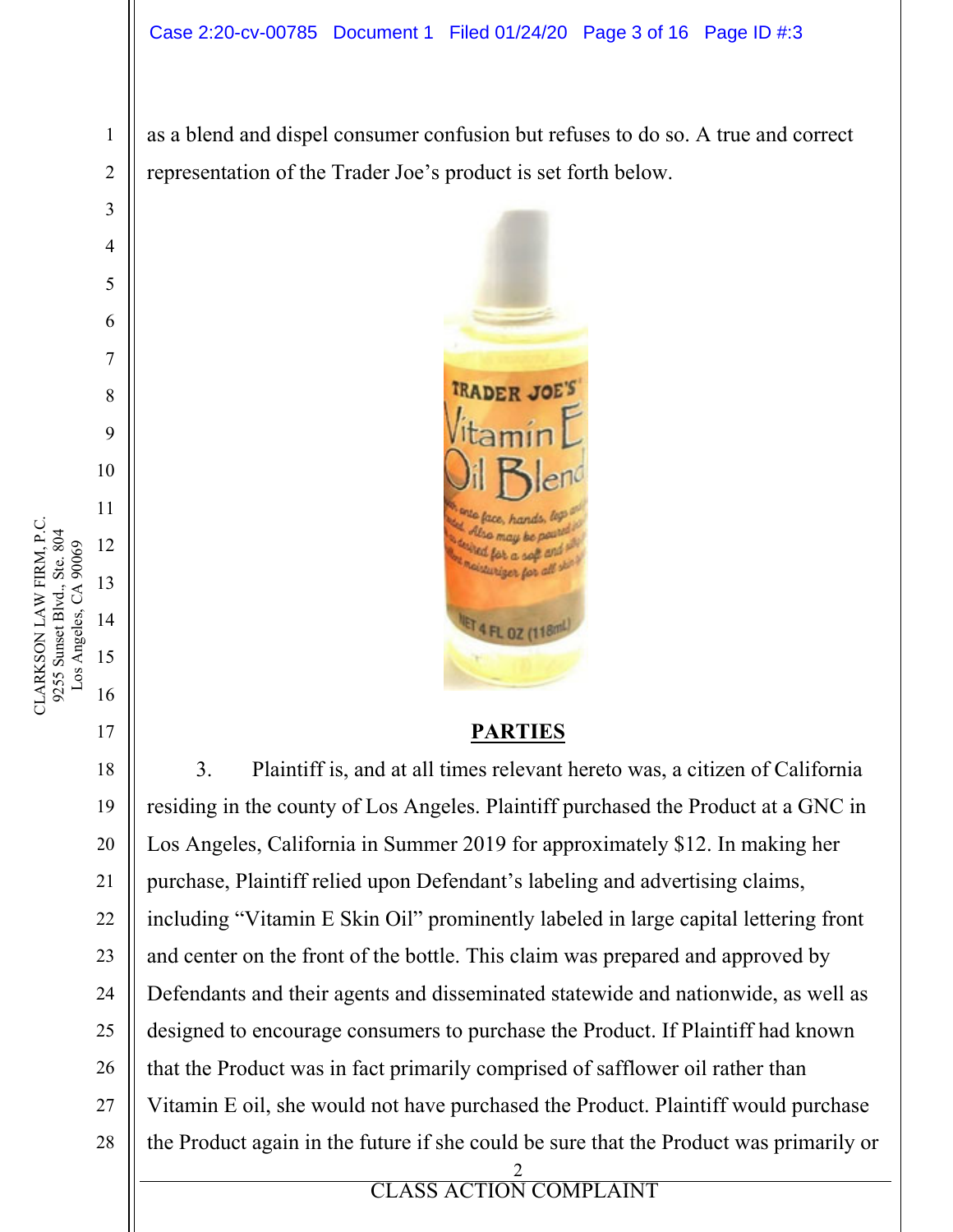exclusively Vitamin E oil or if GNC dispelled any confusion that the Product does not contain primarily or exclusively Vitamin E oil on its labeling, packaging, and advertising of the Product.

4. GNC is a corporation headquartered in Pittsburgh, Pennsylvania. GNC maintains its principal business office at 300 6th Avenue, Pittsburgh, Pennsylvania 15222. GNC directly and through its agents, has substantial contacts with and receives substantial benefits and income from and through the State of California. GNC is the one of the owners, manufacturers, and distributors of the Product, and is one of the companies that created and/or authorized the false, misleading, and deceptive packaging for the Product.

5. The true names and capacities, whether individual, corporate, associate, or otherwise of certain manufacturers, distributors, and/or their alter egos sued herein as DOES 1 through 10 inclusive are presently unknown to Plaintiff who therefore sues these individuals and/or entities by fictitious names. Plaintiff will seek leave of this Court to amend the Complaint to show their true names and capacities when the same have been ascertained. Plaintiff is informed and believes and based thereon alleges that DOES 1 through 10 were authorized to do and did business in Los Angeles County. Plaintiff is further informed and believes and based thereon alleges that DOES 1 through 10 were and/or are, in some manner or way, responsible for and liable to Plaintiff for the events, happenings, and unlawful and deceptive conduct hereinafter set forth below.

#### **JURISDICTION AND VENUE**

6. This Court has subject matter jurisdiction of this action pursuant to 28 U.S.C. Section 1332 of the Class Action Fairness Act of 2005 because: (i) there are 100 or more class members, (ii) there is an aggregate amount in controversy exceeding \$5,000,000, exclusive of interest and costs, and (iii) there is minimal diversity because at least one Plaintiff and Defendant are citizens of different

**ELASS ACTION** 3 CLASS ACTION COMPLAINT

1

2

3

4

5

6

7

8

9

10

11

17

18

19

20

21

22

23

24

25

26

27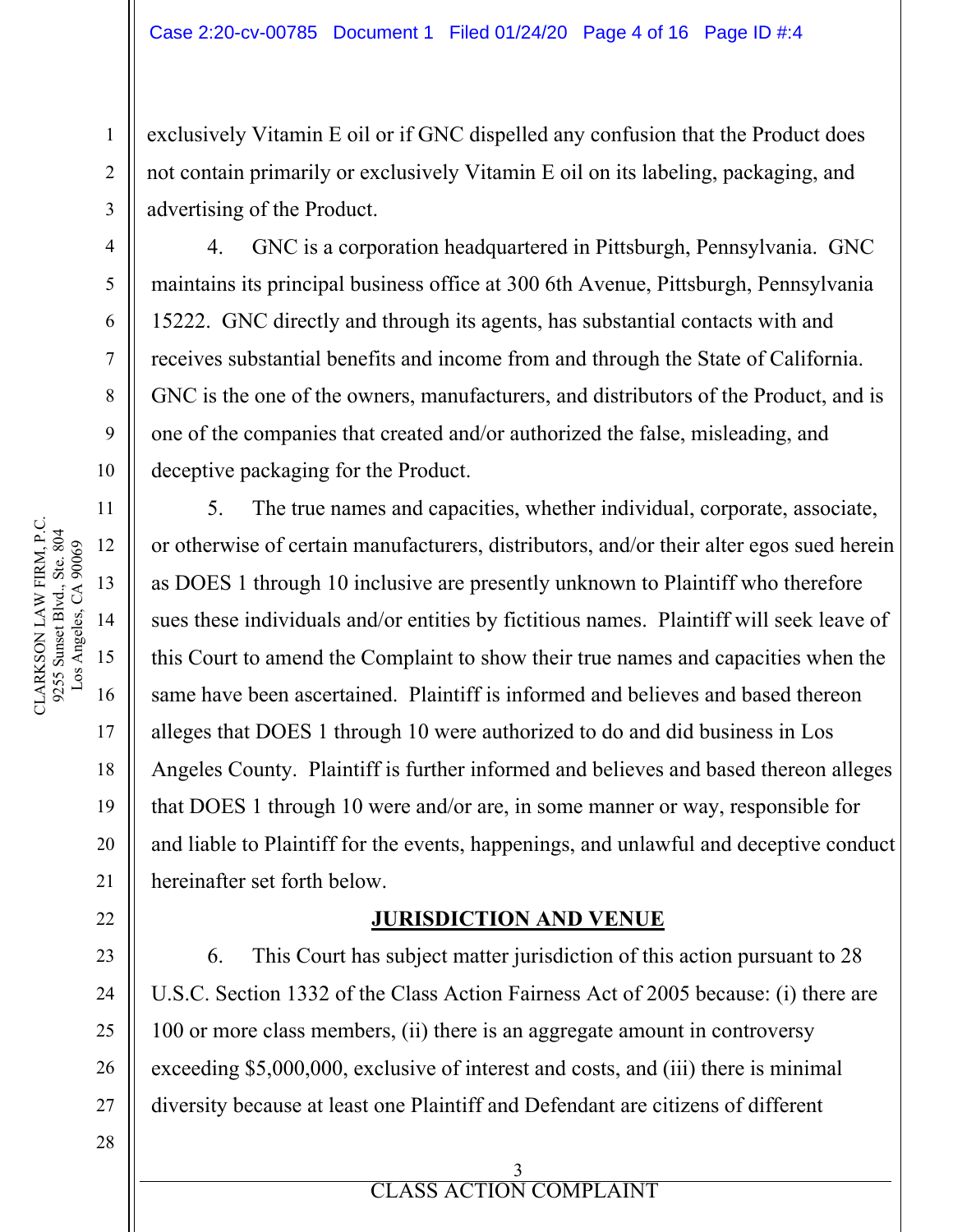states. This Court has supplemental jurisdiction over any state law claims pursuant to 28 U.S.C. Section 1367.

7. Pursuant to 28 U.S.C. Section 1391, this Court is the proper venue for this action because a substantial part of the events, omissions, and acts giving rise to the claims herein occurred in this District: Plaintiff is a citizen of California who resides in this District; Defendant made the challenged false representations to Plaintiff in this District; Plaintiff purchased the Product in this District; and Plaintiff used the Product within this District. Moreover, Defendant receives substantial compensation from sales in this District, and Defendant made numerous misrepresentations which had a substantial effect in this District involving its labeling and advertising representations.

8. Defendant is subject to personal jurisdiction in California based upon sufficient minimum contacts which exist between Defendant and California. Defendant is authorized to do and is doing business in California.

# **FACTUAL ALLEGATIONS**

9. Defendants prominently display "Vitamin E Skin Oil" front and center on each bottle of the Product. The "Vitamin E" label claim is written in the largest font, in capital lettering, on the front of each and every bottle. Safflower oil is starkly omitted from the front label of the packaging despite being the primary oil. Defendant tellingly does not label the Product "Safflower skin oil."

10. The net impression of Defendant's labeling and advertising is that the Product is made exclusively or primarily of vitamin E oil. In actuality and unbeknownst to consumers, the Product is comprised primarily of safflower oil.

11. "Vitamin E" is the collective name for a group of fat-soluble compounds with distinctive antioxidant activities.<sup>1</sup> Vitamin E, also known as "D-Alpha-

- <sup>1</sup> U.S. DEP'T OF HEALTH AND HUMAN SERVICES, THE NAT'L INSTITUTES OF HEALTH
- 28 4 OFFICE OF DIETARY SUPPLEMENTS, *Vitamin E, `*<br><u>https://ods.od.nih.gov/factsheets/VitaminE-HealthProfessional/#en1</u> (Nov. 3, 2016)<br>(citing Maurice E. Shils et al., MODERN NUTRITION IN HEALTH AND DISEASE 396-411  $(10th$  ed.  $2006)$ ).

1

2

3

4

5

6

7

8

9

10

17

18

19

20

21

22

23

24

25

26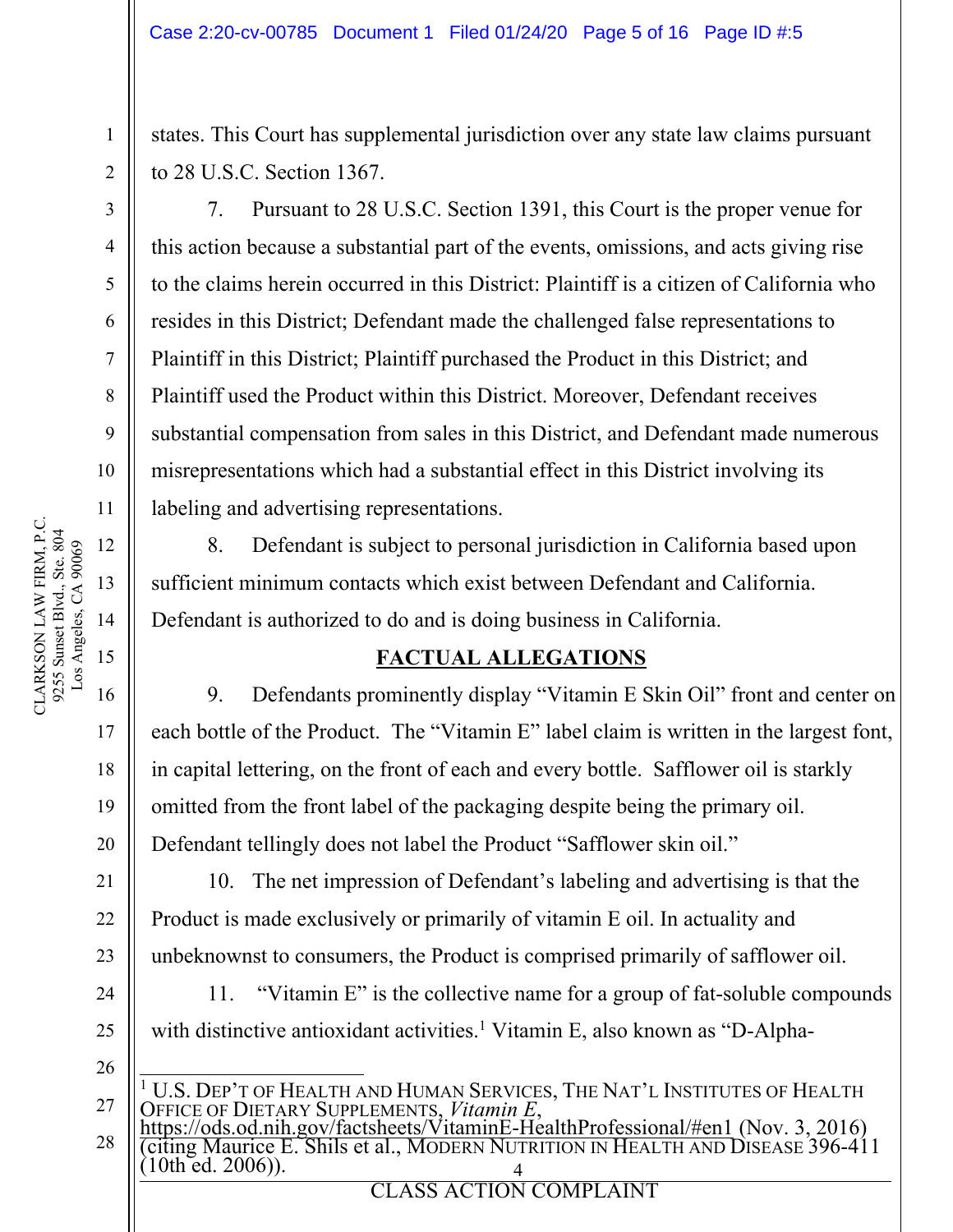Tocopherol," is the most important lipid soluble antioxidant.<sup>2</sup> The National Institutes of Health Office of Dietary Supplements explains that Vitamin E is an antioxidant that helps protect cells from damage caused by free radicals, a reactive oxygen species formed when the body converts food to energy.<sup>3</sup> Additionally, damaged cells caused by radicals may contribute to cardiovascular disease and cancer.<sup>4</sup> People can be exposed to free radicals from environmental exposures such as pollution and ultraviolent radiation.<sup>5</sup> Moreover, Vitamin E oil blocks the free radicals from the human body which also play a major role in the aging process. Vitamin E oil is a powerful fat soluble antioxidant that can help rejuvenate human skin and overall health. Safflower oil does not possess the same qualities as Vitamin E oil.

12. Plaintiff and other consumers purchased the Product to obtain the benefits and qualities of Vitamin E, not of other oils like safflower oil.

13. Plaintiff and the Class made their purchasing decisions in reliance upon Defendants' advertised claims that that Product was exclusively or primarily Vitamin E skin oil.

14. Plaintiff purchased GNC Vitamin E skin oil from a GNC in Los Angeles in Summer 2019. Plaintiff paid approximately \$12.00 for the Product.

15. Plaintiff reasonably and detrimentally relied upon the Product's front label indicating that the Product was exclusively or primarily "Vitamin E" skin oil.

16. Plaintiff would not have purchased the Product had she known the Product was primarily safflower skin oil. Plaintiff would purchase the Product again in the future if she could be sure that the Product was primarily or exclusively Vitamin E oil or if GNC dispelled any confusion that the Product does not contain

- 25 26 <sup>2</sup> *See* Lester Packer et al., Molecular Mechanisms of Protective Effects of Vitamin E in Atherosclerosis, THE JOURNAL OF NUTRITION (April 16, 2000)<br>http://jn.nutrition.org/content/131/2/369S.full.pdf.
	-

5 <sup>5</sup> *Supra* U.S. DEP'T OF HEALTH AND HUMAN SERVICES.

**EXPLORE ACTION COMPLAINT** 

1

2

3

4

5

6

7

8

9

10

11

17

18

19

20

21

22

23

<sup>27</sup> 28 <sup>3</sup> Supra U.S. DEP'T OF HEALTH AND HUMAN SERVICES.<br><sup>4</sup> Supra U.S. DEP'T OF HEALTH AND HUMAN SERVICES (citing Hans Verhagen et al., *The State of Antioxidant Affairs*, NUTRITION TODAY, November/December 2006, Vol. 41, Issue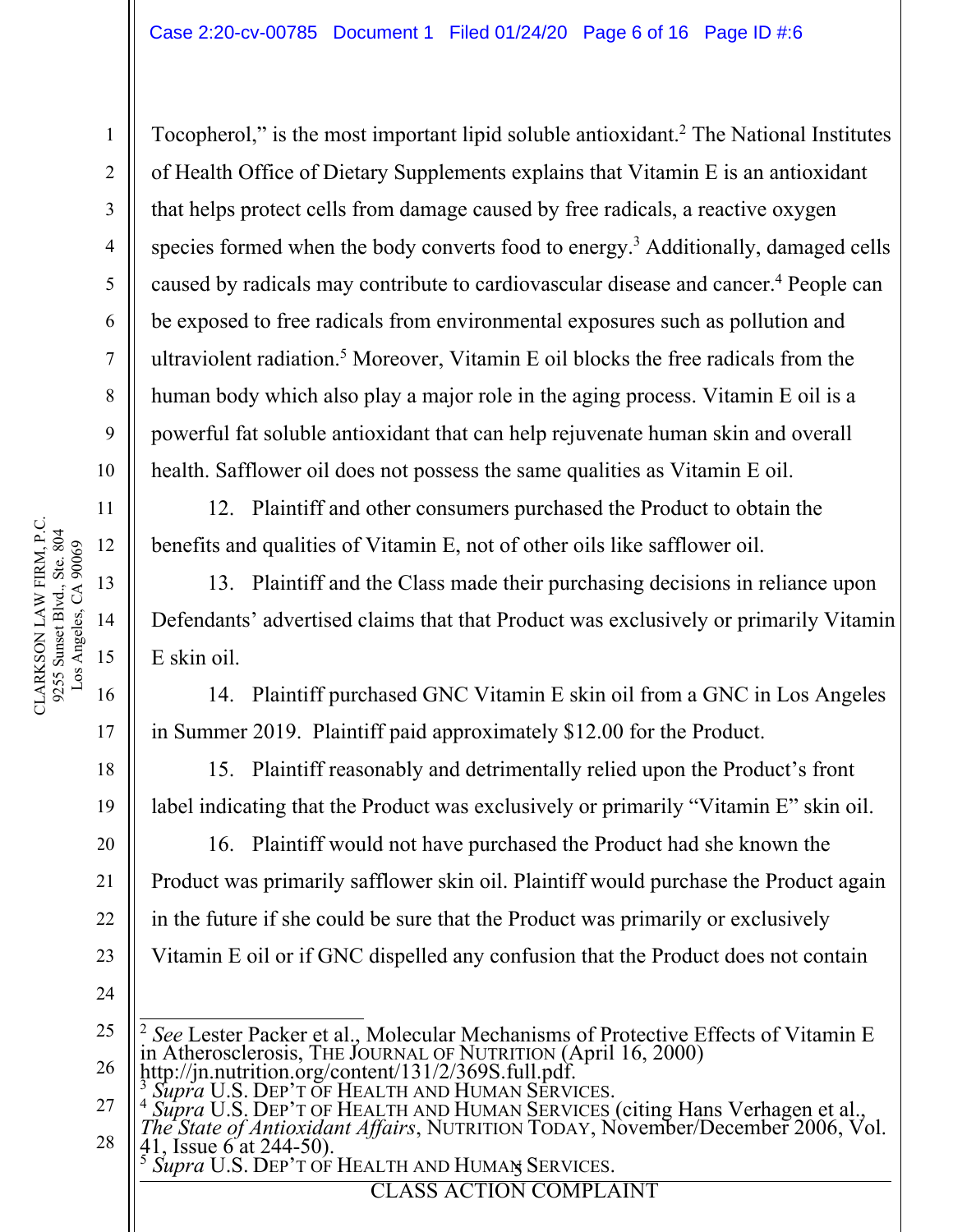primarily or exclusively Vitamin E oil on its labeling, packaging, and advertising of the Product.

17. Defendants' conduct threatens California consumers by using deceptive and misleading labels. Defendants' conduct also threatens other companies, large and small, who "play by the rules." Defendants' conduct stifles competition and has a negative impact on the marketplace, and reduces consumer choice.

18. There is no practical reason for the false or misleading labeling and advertising of the Product, other than to mislead consumers as to the actual ingredients of the Product being purchased by consumers while simultaneously providing Defendants with a financial windfall as a result of money saved from lower supply costs.

19. Plaintiff makes the allegations herein upon personal knowledge as to herself and her own acts and experiences, and as to all other matters, upon information and belief, including investigation conducted by her attorneys.

## **CLASS ALLEGATIONS**

20. Plaintiff brings this action on her own behalf and on behalf of all other persons similarly situated. The Class which Plaintiff seeks to represent comprises:

All persons who purchased the Product in the United States or, alternatively, the State of California, for personal use and not for resale during the time period of four years prior to the filing of the complaint through the present.

Said definition may be further defined or amended by additional pleadings,

evidentiary hearings, a class certification hearing, and orders of this Court.

21. There is a well-defined community of interest in the questions of law and fact involved affecting the parties to be represented. The questions of law and fact common to the Class predominate over questions which may affect individual Class members. Common questions of law and fact include, but are not limited to, the following:

///

**ELASS ACTION** 6 CLASS ACTION COMPLAINT

1

2

3

4

5

6

7

8

9

10

17

18

19

20

21

22

23

24

25

26

27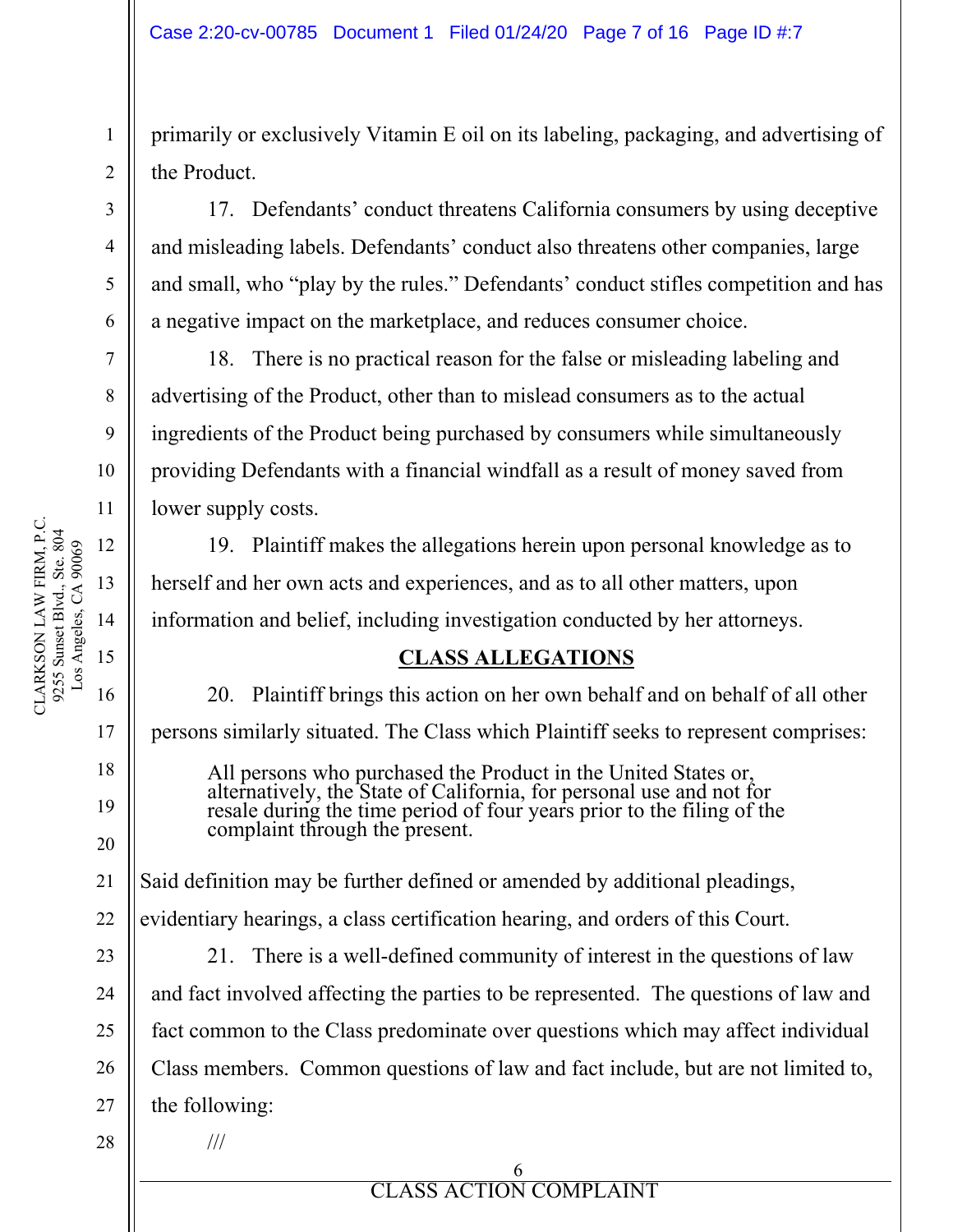a. Whether Defendants' conduct constitutes an unfair method of competition, or unfair or deceptive act or practice, in violation of Civil Code section 1750, *et seq*.;

b. Whether Defendants used deceptive representations in connection with the sale of the Product in violation of Civil Code section 1750, *et seq*.;

c. Whether Defendants represented the Product has characteristics or quantities that it does not have in violation of Civil Code section 1750, *et seq*.;

d. Whether Defendants advertised the Product with intent not to sell it as advertised in violation of Civil Code section 1750, *et seq*.;

e. Whether Defendants' labeling and advertising of the Product is untrue or misleading in violation of Business and Professions Code section 17500, *et seq*.;

f. Whether Defendants knew or by the exercise of reasonable care should have known their labeling and advertising was and is untrue or misleading in violation of Business and Professions Code section 17500, *et seq*.;

g. Whether Defendants' conduct is an unfair business practice within the meaning of Business and Professions Code section 17200, *et seq*.;

h. Whether Defendants' conduct is a fraudulent business practice within the meaning of Business and Professions Code section 17200, *et seq*.;

i. Whether Defendants' conduct is an unlawful business practice within the meaning of Business and Professions Code section 17200, *et seq*.;

j. Whether Plaintiff and the Class paid more money for the Product than they actually received; and

24 25 k. How much money Plaintiff and the Class paid for the Product than they actually received.

26 27 22. Plaintiff's claims are typical of the claims of the Class, and Plaintiff will fairly and adequately represent and protect the interests of the Class. Plaintiff has

**ELASS ACTION** 7 CLASS ACTION COMPLAINT

CLARKSON LAW FIRM, P.C. CLARKSON LAW FIRM, P.C.<br>9255 Sunset Blvd., Ste. 804<br>Los Angeles, CA 90069 9255 Sunset Blvd., Ste. 804 Los Angeles, CA 90069 12 13 14 15 16

1

2

3

4

5

6

7

8

9

10

11

17

18

19

20

21

22

23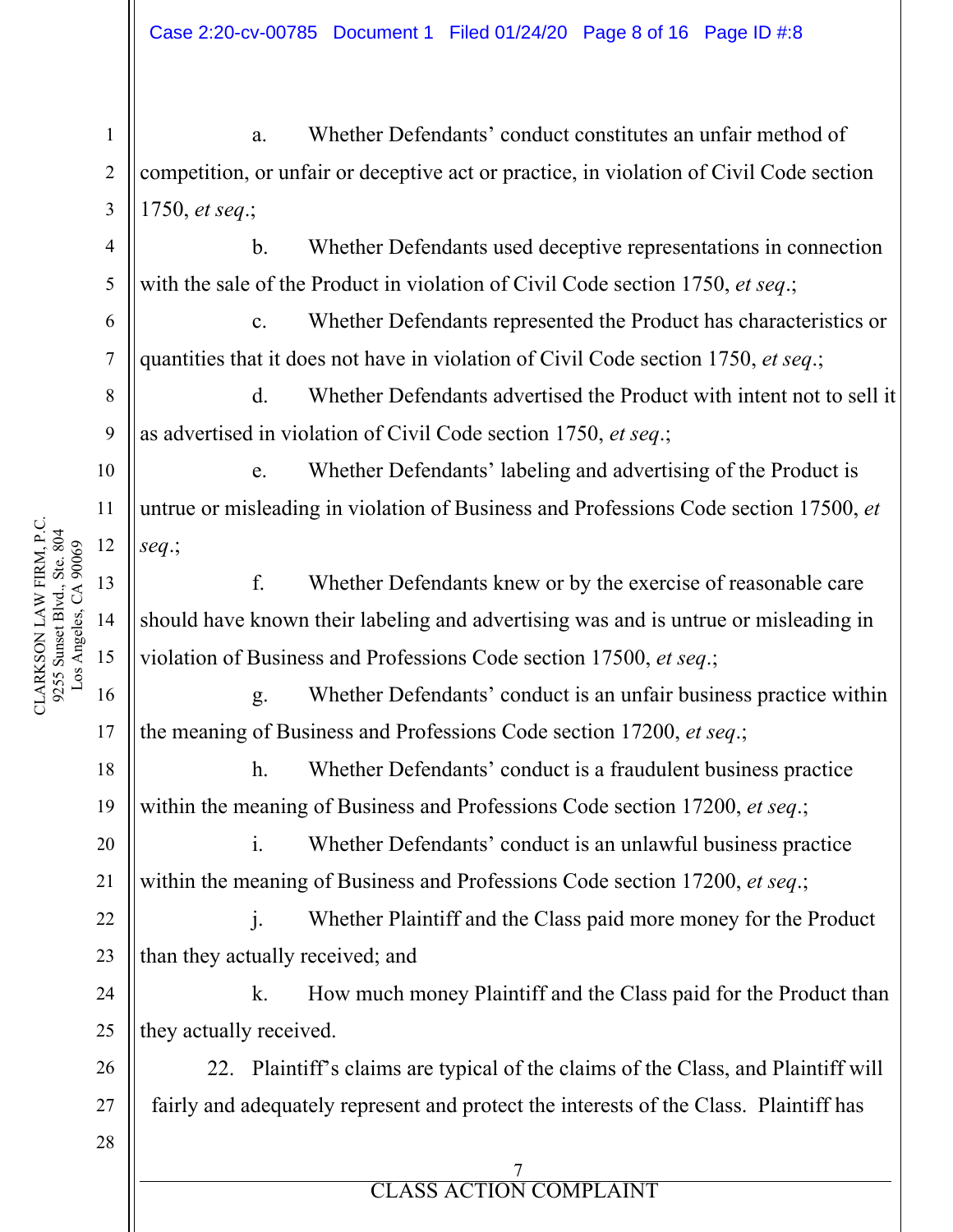retained competent and experienced counsel in class action and other complex litigation.

23. Plaintiff and the Class have suffered injury in fact and have lost money as a result of Defendants' false representations and material omissions. Plaintiff purchased the Product under the false belief that the Product contained exclusively or primarily Vitamin E skin oil. Plaintiff relied upon Defendants' packaging and would not have purchased the Product if she had known that the Product did not comprise exclusively or primarily of Vitamin E skin oil as advertised, and that the Product was actually comprised primarily of Safflower oil.

24. A class action is superior to other available methods for fair and efficient adjudication of this controversy. The expense and burden of individual litigation would make it impracticable or impossible for the Class to prosecute their claims individually.

25. The trial and litigation of Plaintiff's claims are manageable. Individual litigation of the legal and factual issues raised by Defendants' conduct would increase delay and expense to all parties and the court system. The class action device presents far fewer management difficulties and provides the benefits of a single, uniform adjudication, economies of scale, and comprehensive supervision by a single court.

26. Defendants have acted on grounds generally applicable to the entire Class, thereby making final injunctive relief and/or corresponding declaratory relief appropriate with respect to the Class as a whole. The prosecution of separate actions by individual Class members would create the risk of inconsistent or varying adjudications with respect to individual Class members that would establish incompatible standards of conduct for Defendant.

27. Absent a class action, Defendants will likely retain the benefits of their wrongdoing. Because of the small size of the individual Class members' claims, few, if any, Class members could afford to seek legal redress for the wrongs

> 8 CLASS ACTION COMPLAINT

**ELASS ACTION** 

1

2

3

4

5

6

7

8

9

10

11

17

18

19

20

21

22

23

24

25

26

27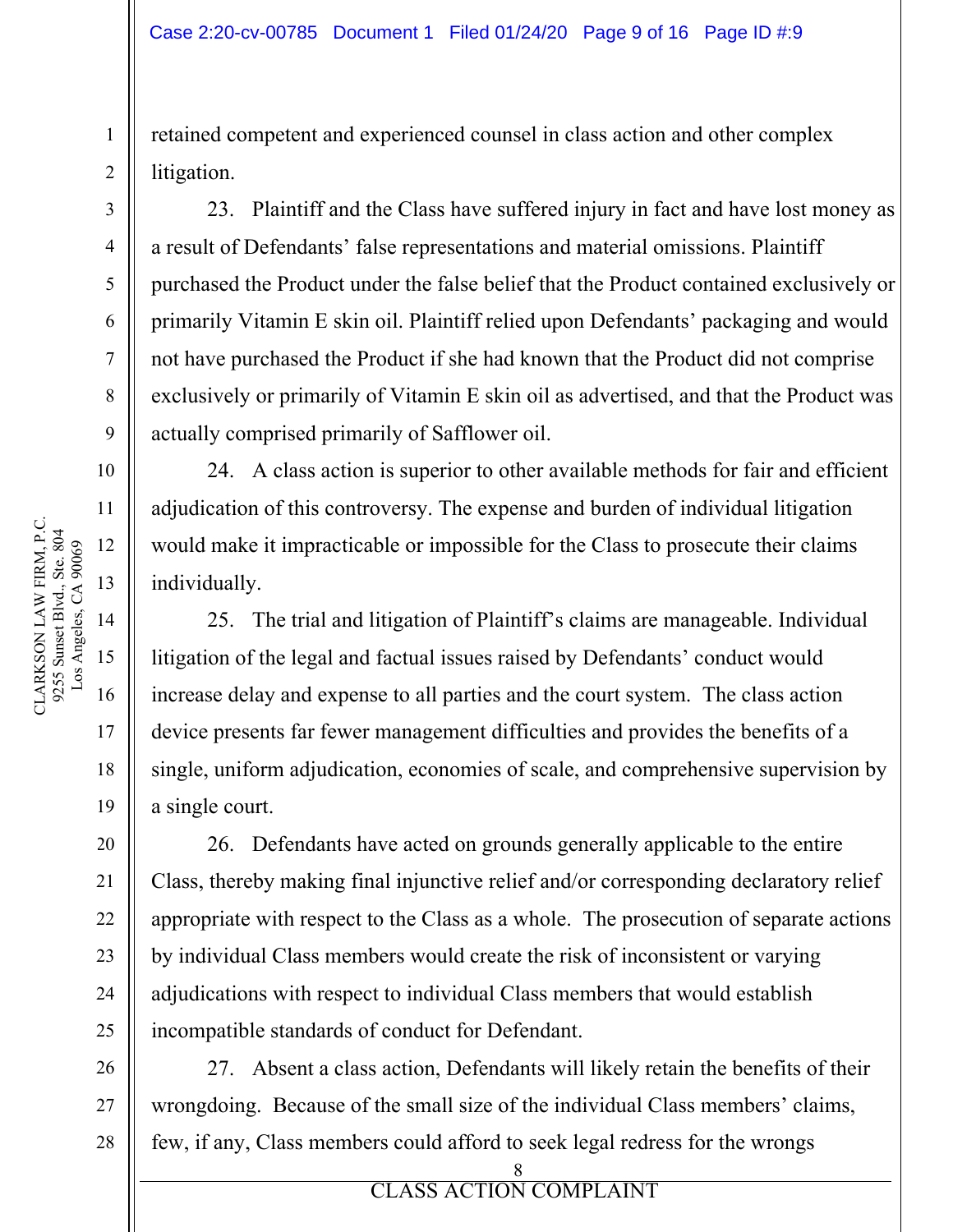complained of herein. Absent a representative action, the Class will continue to suffer losses and Defendants will be allowed to continue these violations of law and to retain the proceeds of their ill-gotten gains.

### **COUNT ONE**

# **Violation of California Consumers Legal Remedies Act, California Civil Code Section 1750,** *et seq.*  **(By Plaintiff against all Defendants)**

28. Plaintiff repeats and realleges all allegations of the previous paragraphs, and incorporates the same as if set forth herein at length.

29. Plaintiff brings this cause of action pursuant to Civil Code section 1750, *et seq*., the Consumers Legal Remedies Act ("CLRA"), on her own behalf and on behalf of all other persons similarly situated. Plaintiff seeks to represent a Class consisting of "All persons who purchased the Product in the United States or, alternatively, the State of California, for personal use and not for resale during the time period of four years prior to the filing of the complaint through the present." Excluded from the Class are Defendants' officers, directors, and employees, and any individual who received remuneration from Defendants in connection with that individual's use or endorsement of the Product.

30. The Class consists of thousands of persons, the joinder of whom is impracticable.

31. There are questions of law and fact common to the Class, which questions are substantially similar and predominate over questions affecting the individual Class members, as set forth herein.

32. The CLRA prohibits certain "unfair methods of competition and unfair or deceptive acts or practices" in connection with a sale of goods.

33. The practices described herein, specifically Defendants' packaging, advertising, and sale of the Product, were intended to result and did result in the sale of the Product to the consuming public and violated and continue to violate the

9

**EXPLORE ACTION COMPLAINT** 

1

2

3

4

5

6

7

8

9

10

11

17

18

19

20

21

22

23

24

25

26

27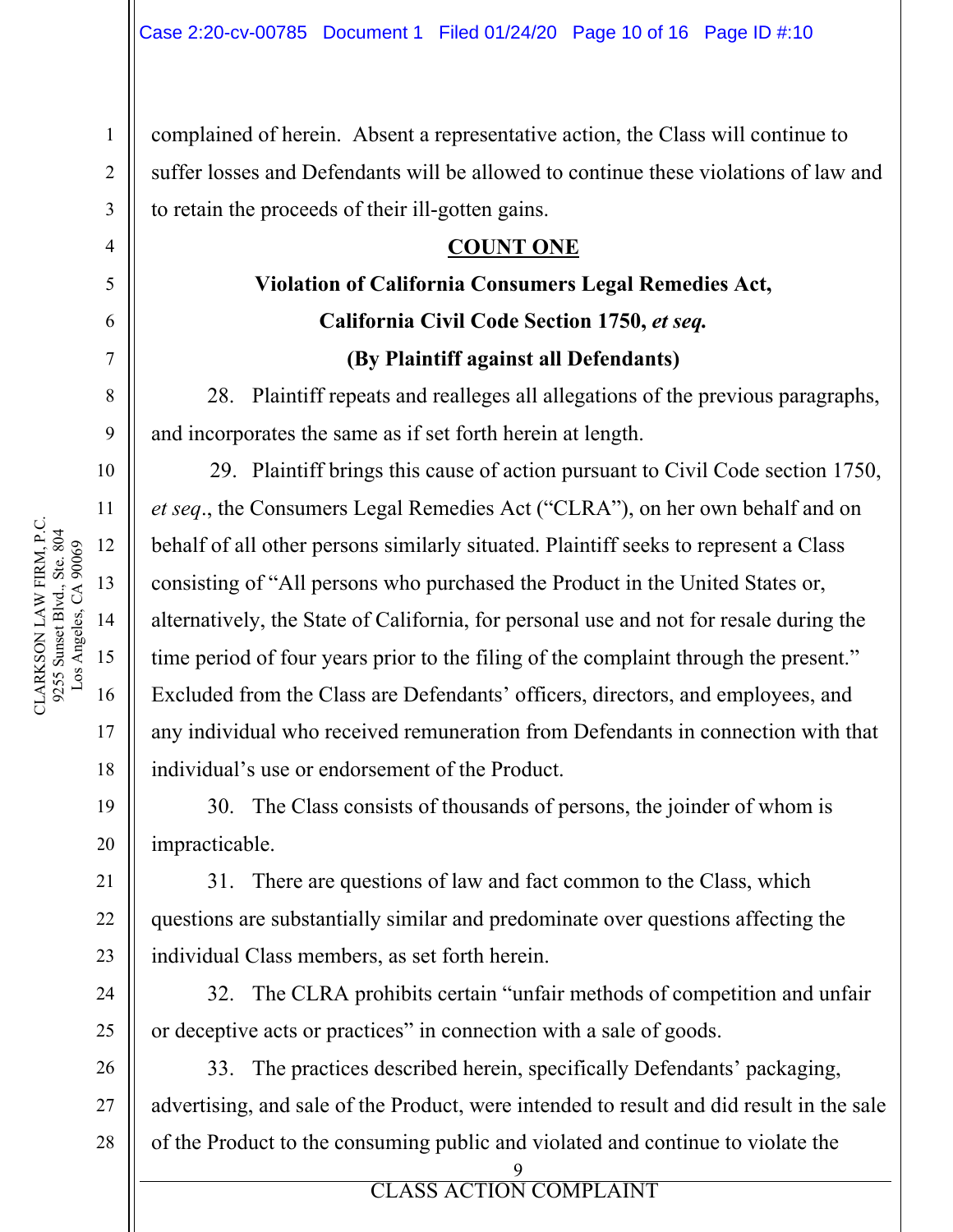CLRA by (1) using deceptive representations in connection with the Product; and (2) advertising and packaging the Product with intent not to sell them as advertised.

34. Defendants fraudulently deceived Plaintiff and the Class by misrepresenting the Product as having characteristics which it does not have, e.g., advertising the Product in such a way to represent it as containing primarily or exclusively Vitamin E skin oil when it contains primarily Safflower oil. In doing so, Defendants misrepresented and concealed material facts from Plaintiff and the Class. Said misrepresentations and concealment were done with the intention of deceiving Plaintiff and the Class and depriving them of their legal rights and money.

35. Defendants fraudulently deceived Plaintiff and the Class by labeling and advertising the Product with intent not to sell as advertised. Specifically, Defendants intentionally labeled and misrepresented the Product as being primarily or exclusively Vitamin E skin oil, and deliberately omitted any mention of Safflower oil despite that the Product consists primarily of Safflower oil. In doing so, Defendants intentionally misrepresented and concealed material facts from Plaintiff and the Class. Said misrepresentations and concealment were done with the intention of deceiving Plaintiff and the Class and depriving them of their legal rights and money.

36. Defendants knew or should have known, through the exercise of reasonable care, that the Product's labeling and advertising were misleading.

37. Defendants' actions as described herein were done with conscious disregard of Plaintiff's rights, and Defendants were wanton and malicious in their concealment of the same.

10 38. Defendants' labeling and advertising of the Product was a material factor in Plaintiff's and the Class's decisions to purchase the Product. Based on Defendant's labeling and advertising of the Product, Plaintiff and the Class reasonably believed that they were purchasing a bottle that contained exclusively or

#### ERROR **ELASS** ACTION CLASS ACTION COMPLAINT

1

2

3

4

5

6

7

8

9

10

11

17

18

19

20

21

22

23

24

25

26

27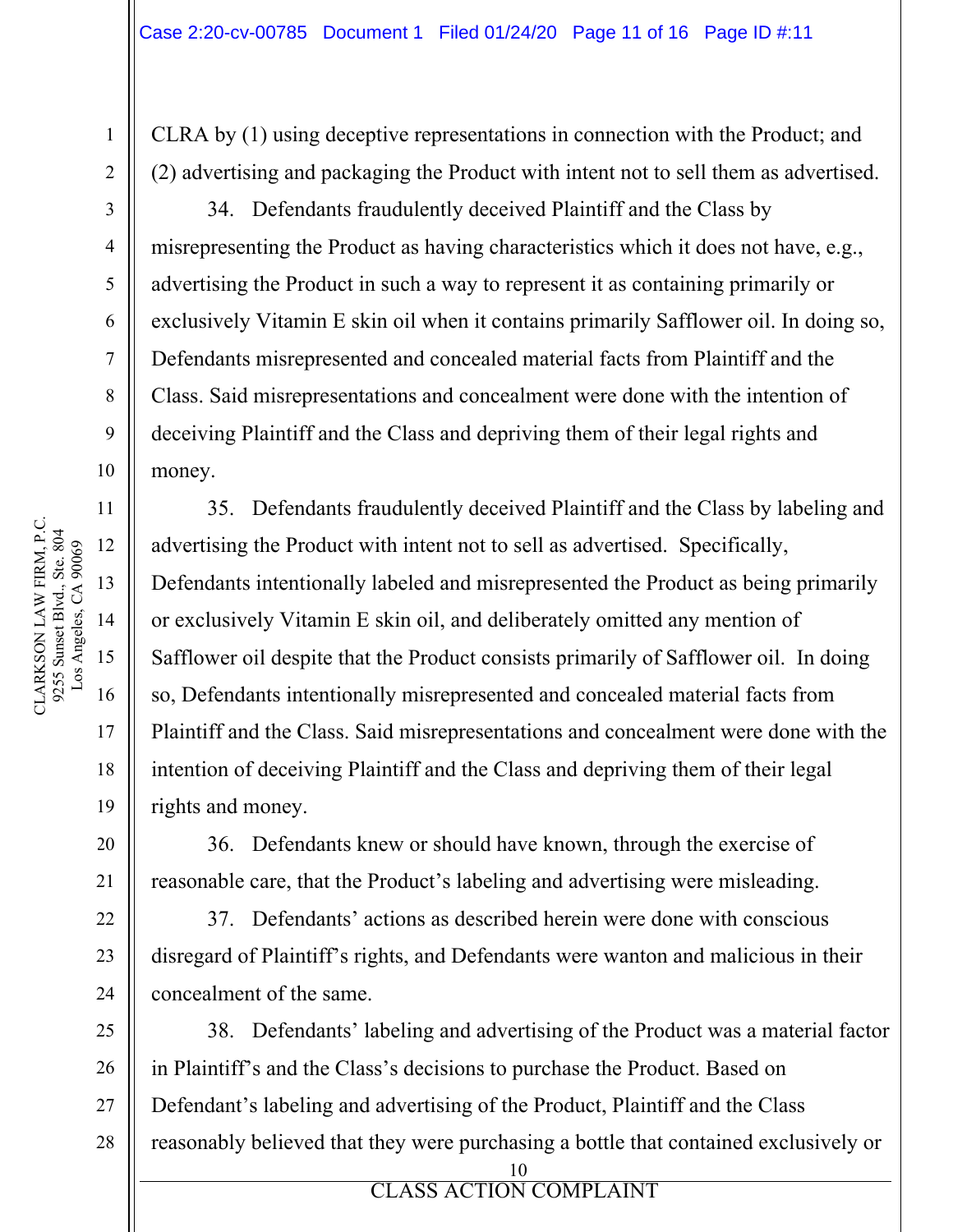primarily Vitamin E skin oil instead of the Product containing primarily Safflower oil. Had they known the truth of the matter, Plaintiff and the Class would not have purchased the Product.

39. Plaintiff and the Class have suffered injury in fact and have lost money as a result of Defendants' unfair, unlawful, and fraudulent conduct. Specifically, Plaintiff paid for a bottle of oil that was different from what she was reasonably expecting to receive when she decided to make her purchase. Plaintiff would not have purchased the Product had she known the Product contained primarily Safflower oil.

40. Defendants' false and misleading labeling and advertising should be enjoined due to its false, misleading, and/or deceptive nature.

41. By letter dated June 17, 2019, Plaintiff advised Defendants of their false and misleading claims pursuant to California Civil Code Section 1782(a).

42. Pursuant to Section 1780(a) of the Act, Plaintiff seeks injunctive relief in the form of an order enjoining the above-described wrongful acts and practices of Defendant, including, but not limited to, an order enjoining Defendant from continuing to make the label and advertising claims challenged herein.

43. Plaintiff shall be irreparably harmed if such an order is not granted.

## **COUNT TWO**

**Violation of California False Advertising Law, Business & Professions Code Section 17500,** *et seq.* 

**(By Plaintiff against all Defendants)** 

44. Plaintiff repeats and realleges the allegations set forth in the preceding paragraphs, and incorporates the same as if set forth herein at length.

45. Plaintiff brings this cause of action pursuant to Business and Professions Code section 17500, *et seq*., on her own behalf and on behalf of all other persons similarly situated. Plaintiff seeks to represent a Class consisting of "All persons who purchased the Product in the United States or, alternatively, the State of

ERROR **ELASS** ACTION 11 CLASS ACTION COMPLAINT

1

2

3

4

5

6

7

8

9

10

11

17

18

19

20

21

22

23

24

25

26

27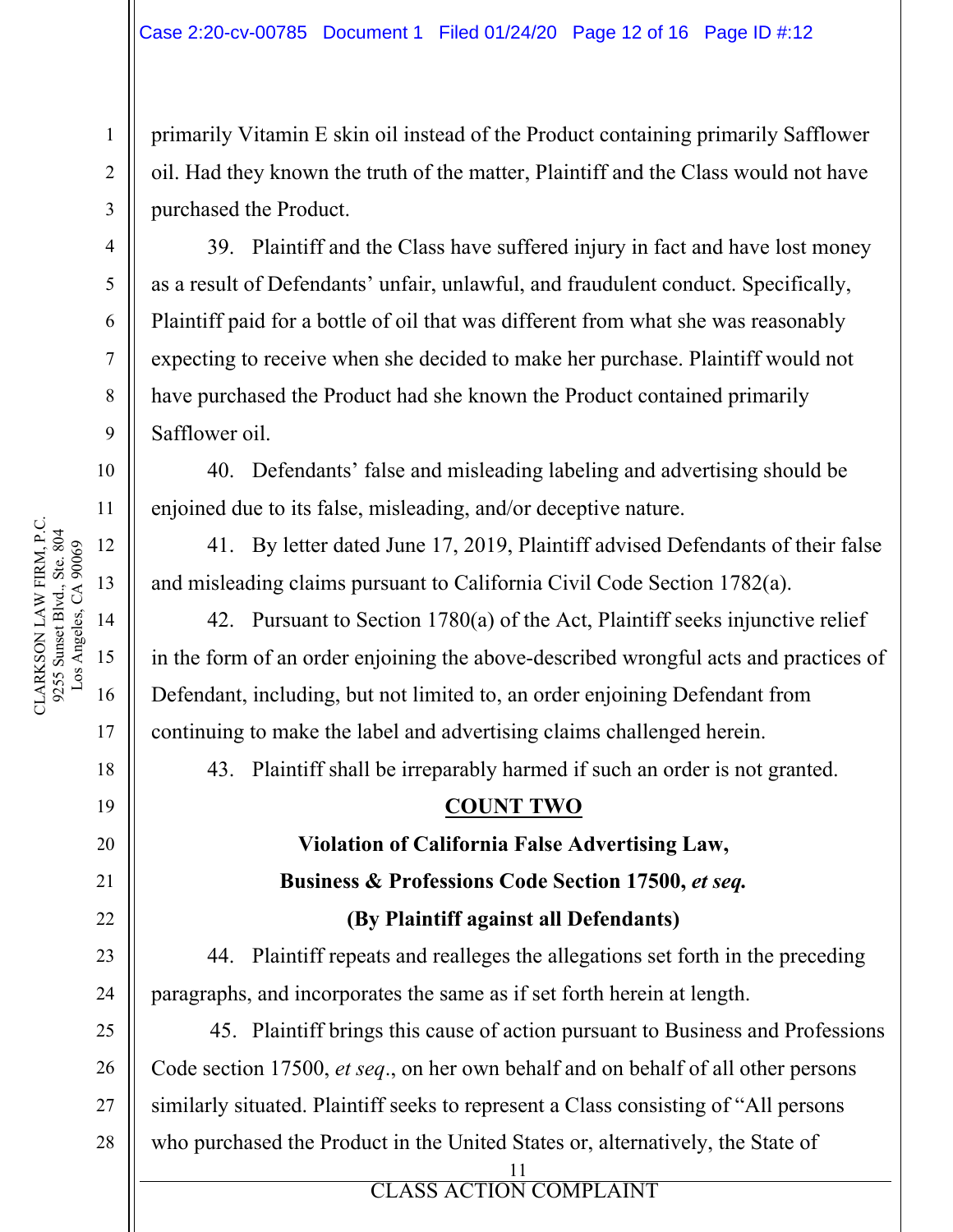California, for personal use and not for resale during the time period of four years prior to the filing of the complaint through the present." Excluded from the Class are Defendants' officers, directors, and employees, and any individual who received remuneration from Defendants in connection with that individual's use or endorsement of the Product.

46. California's False Advertising Law, California Business and Professions Code section 17500, *et seq*., makes it "unlawful for any person to make or disseminate or cause to be made or disseminated before the public in this state, in any advertising device or in any other manner or means whatever, including over the Internet, any statement, concerning personal property or services, professional or otherwise, or performance or disposition thereof, which is untrue or misleading and which is known, or which by the exercise of reasonable care should be known, to be untrue or misleading."

47. Defendants knowingly spread misleading claims regarding the Product as a means to mislead the public about the amount of said ingredient in the Product.

48. Defendants controlled the labeling, packaging, production and advertising of the Product. They knew or should have known, through the exercise of reasonable care that their representations and omissions about the ingredients of the Product was untrue, deceptive and misleading.

49. Defendants' action of displaying misleading claims and omissions about the ingredients of the Product in prominent type face on each Product front label is likely to deceive the general public.

50. Defendants' actions in violation of Section 17500 were false and misleading such that the general public is and was likely to be deceived.

51. Pursuant to Business and Professions Code section 17535, Plaintiff and the Class seek an order of this Court enjoining Defendants from continuing to engage, use, or employ their practice of falsely advertising that the Product is simply "Vitamin E skin oil" and deliberately omitting that the Product contains

> 12 CLASS ACTION COMPLAINT

ERROR **ELASS** ACTION

1

2

3

4

5

6

7

8

9

10

17

18

19

20

21

22

23

24

25

26

27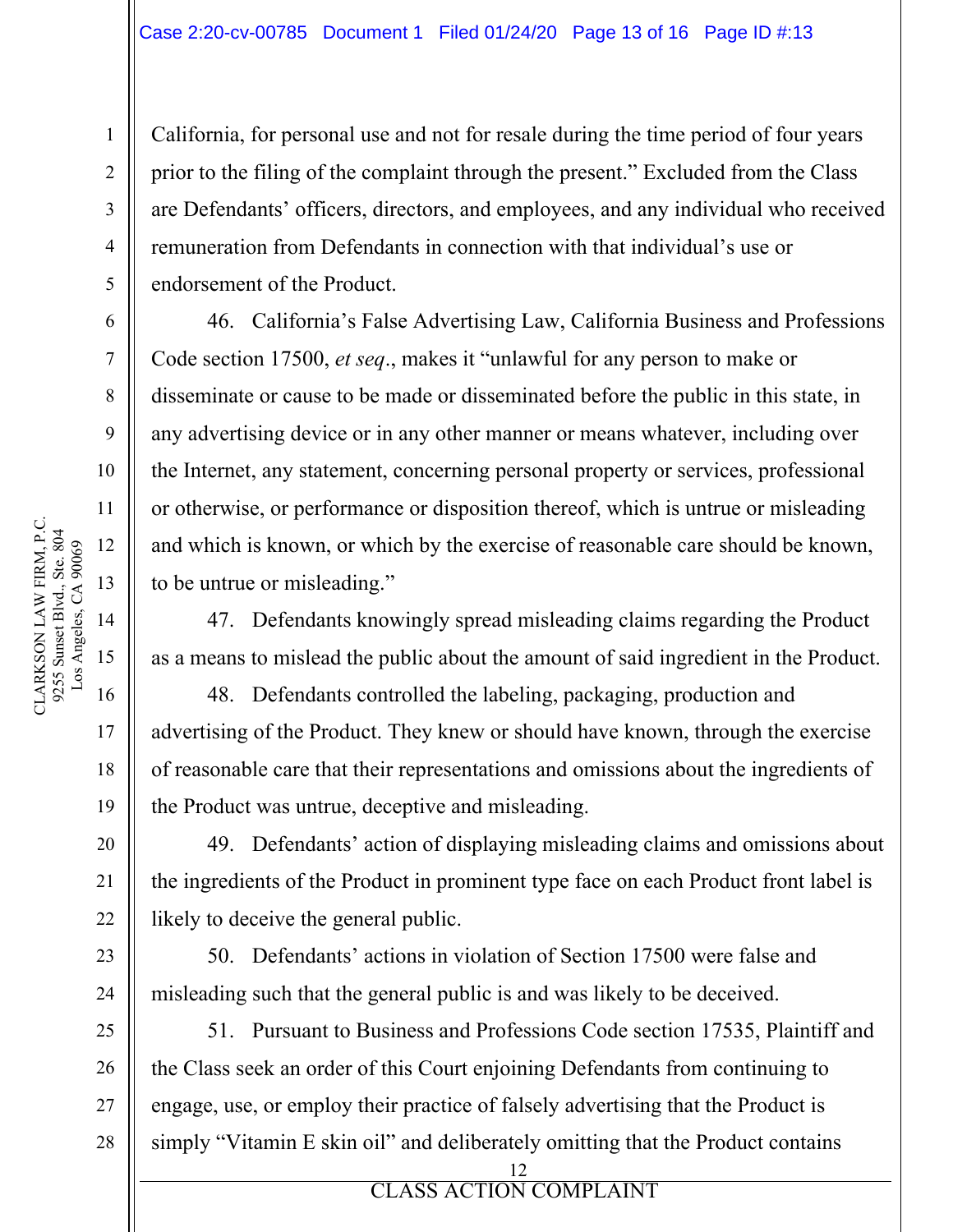primarily Safflower oil.

1

2

3

4

5

6

7

8

9

10

11

13

14

16

17

18

19

20

21

22

23

24

25

52. Plaintiff and the Class have suffered injury in fact and have lost money as a result of Defendants' false representations. Plaintiff purchased the Product in reliance upon the claims and omissions by Defendants that the Product is primarily or exclusively Vitamin E skin oil as represented by Defendants' labeling and advertising. Plaintiff would not have purchased the Product if she had known that the claims and advertising as described herein were false and misleading.

## **COUNT THREE**

# **Violation of California Unfair Competition Law,**  Business & Professions Code Section 17200, *et seq.* **(By Plaintiff against all Defendants)**

53. Plaintiff repeats and realleges the allegations set forth above, and incorporate the same as if set forth herein at length.

54. Plaintiff brings this cause of action pursuant to Business and Professions Code section 17200, *et seq*., on her own behalf and on behalf of all other persons similarly situated. Plaintiff seeks to represent a Class consisting of "All persons who purchased the Product in the United States or, alternatively, the State of California, for personal use and not for resale during the time period of four years prior to the filing of the complaint through the present." Excluded from the Class are Defendants' officers, directors, and employees, and any individual who received remuneration from Defendants in connection with that individual's use or endorsement of the Product.

55. In the advertising of the Product, Defendants make false and misleading statements regarding the ingredients of the Product, as alleged in the preceding paragraphs.

> 13 CLASS ACTION COMPLAINT

26 27 28 56. Defendants' advertising claims and omissions about the Product, as alleged in the preceding paragraphs, are false, deceptive, misleading and unreasonable.

ERROR **ELASS** ACTION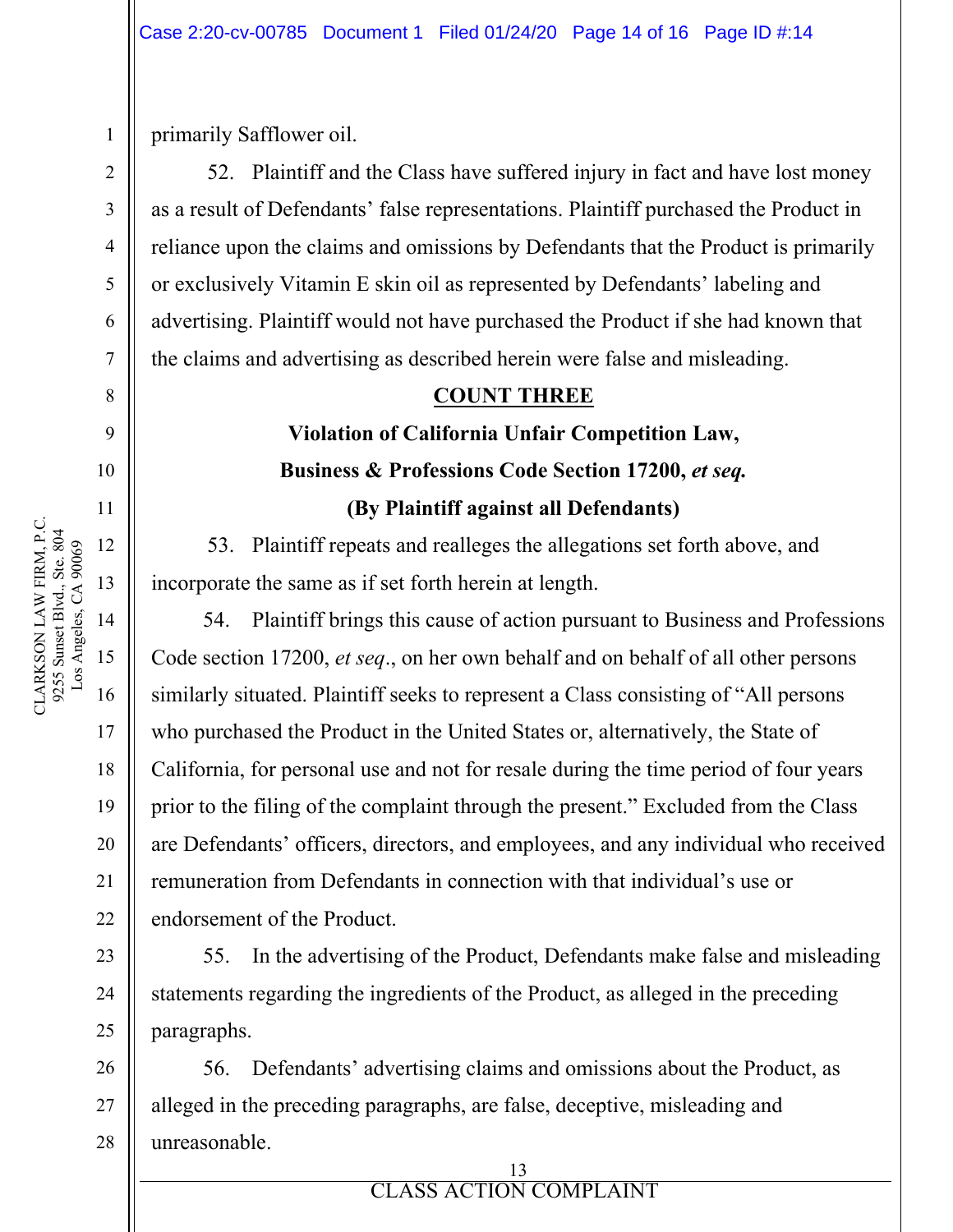57. Defendants are aware that the claims (and omissions) they make about the Product are false, deceptive, misleading and unreasonable.

58. As alleged in the preceding paragraphs, the misrepresentations by Defendants of the material facts detailed above constitutes an unfair and fraudulent business practice within the meaning of California Business & Professions Code Section 17200.

59. In addition, Defendants' use of various forms of advertising media to advertise, call attention to, or give publicity to the sale of goods or merchandise that are not as represented in any manner constitutes unfair competition, unfair, deceptive, untrue or misleading advertising, and an unlawful business practice within the meaning of Business & Professions Code Sections 17200 and 17531, which advertisements have deceived and are likely to deceive the consuming public, in violation of Business & Professions Code section 17500.

60. There were reasonably available alternatives to further Defendants' legitimate business interests, other than the conduct described herein.

61. All of the conduct alleged herein occurs and continues to occur in Defendants' business. Defendants' wrongful conduct is part of a pattern or generalized course of conduct repeated on thousands of occasions daily.

62. Pursuant to Business & Professions Code Sections 17203 and 17535, Plaintiff and the members of the Class seek an order of this Court enjoining Defendants from continuing to engage, use, or employ their practice of advertising the sale and use of the Product.

63. Plaintiff and the Class have suffered injury in fact and have lost money as a result of Defendants' false representations. Indeed, Plaintiff purchased the Product in reliance of the claims by Defendants that the Product was capable of the representations made in Defendants' packaging and advertising. Plaintiff would not have purchased the Product if she had known that the claims and advertising as described herein were false.

1

2

3

4

5

6

7

8

9

10